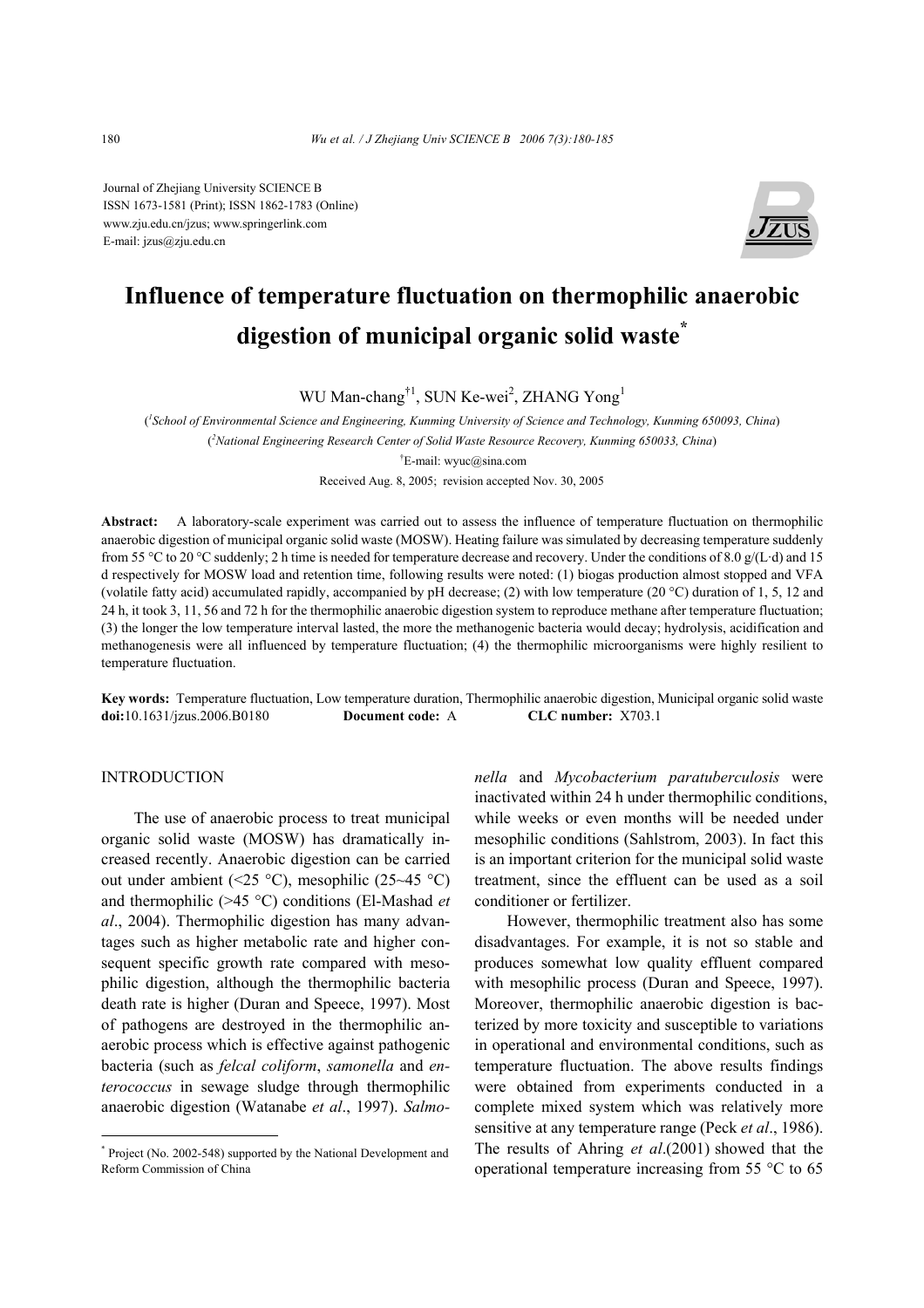°C unbalances the fermenting, acids-producing micro-organisms and acids-consuming micro-organisms. Another disadvantage was that the net energy production from thermophilic digestion was less than that of mesophilic digestion as a result of increased energy requirement achieving high temperature in thermophilic process.

Digestion performance was adversely affected by both sudden temperature increase and decrease (Ahn and Forster, 2002). Along with sudden temperature variation, there were some increases in concentrations of all the volatile fatty acids (VFAs), especially acetic and propionic acid (Dohanyos *et al*., 1985). The extent of influences depended both on the magnitude of temperature variation and durability of bacterial in activated sludge (El-Mashad *et al*., 2004). If temperature was beyond the durability of bacteria, their death rate would exceed growth rate and consequently result in a decrease of the reactor removal capacity (Visser *et al*., 1993). van Lier *et al*.(1996) observed that large-scale thermophilic anaerobic installations, such as UASB (up-flow anaerobic sludge bed) reactors, can tolerate moderate temperature fluctuation due to the substrate transfer limitation by granulation of immobilized sludge. As there was insufficient information on the influence of sudden temperature fluctuation on thermophilic anaerobic digestion for MOSW, this paper aimed at investigating the influence of sudden temperature fluctuation on thermophilic anaerobic digestion of MOSW. The parameters such as biogas production, CH<sub>4</sub> content, pH, VFA and VFAs were researched in this study.

## METHODS AND MATERIALS

#### **Experimental setup**

Four experiments were carried out simultaneously. Every experiment had two reactors in order to obtain the results duplicate expressed as mean values. The operating temperature was decreased from 55 °C to 20 °C (approx. room temperature of Kunming City), and returned to 55 °C within 2 h. And low temperature (20  $^{\circ}$ C) durations were 1, 5, 12 and 24 h respectively. The experiment parameters were biogas yield, methane content, pH, VFA. They were measured every  $1~5$  h during the experiments. It was  $8.0 \text{ g/(L·d)}$ (as volatile solid) and 15 d respectively for organic

load and retention time (RT). The gas production was monitored with a water displacement gas collector. The water in the gas collector was acidified with thin sulfuric acid and saturated with NaCl to prevent  $CO<sub>2</sub>$ from dissolving in the biogas.

#### **Digester**

Eight identical laboratory-scale glass digesters with working volume of 2 L are shown in Fig.1. The vials were closed with butyl rubber stoppers equipped with glass tubes for gas removal and effluent/influent. The reactor temperature was regulated by controlling water temperature in the water bath in which the reactor was placed and maintained within  $\pm 1$  °C in the steady state, which was assumed to have stable biogas yield, pH, VFA and reactor temperature. The digesters were stirred by hand for 5 min before and after feeding; otherwise the digesters were unstirred.



**Fig.1 Schematic presentation of the reactor used**

#### **Feedstock**

The digesters were fed daily with hand sorted municipal organic solid waste (MOSW) from the university settlement in the Kunming University of Science and Technology, and inoculated with sludge from the mankind septic-tank. The waste was transported to laboratory and blended. Its physicochemical characteristics were listed in Table 1. Total solid (TS) and volatile solid (VS) were 15.5% and 88.6% respectively, and pH values were 7.1~7.3.

# **Analysis**

TS and VS concentrations were measured by the standard gravimetric techniques (Li, 2004). Biogas in the gas collector was measured. The composition of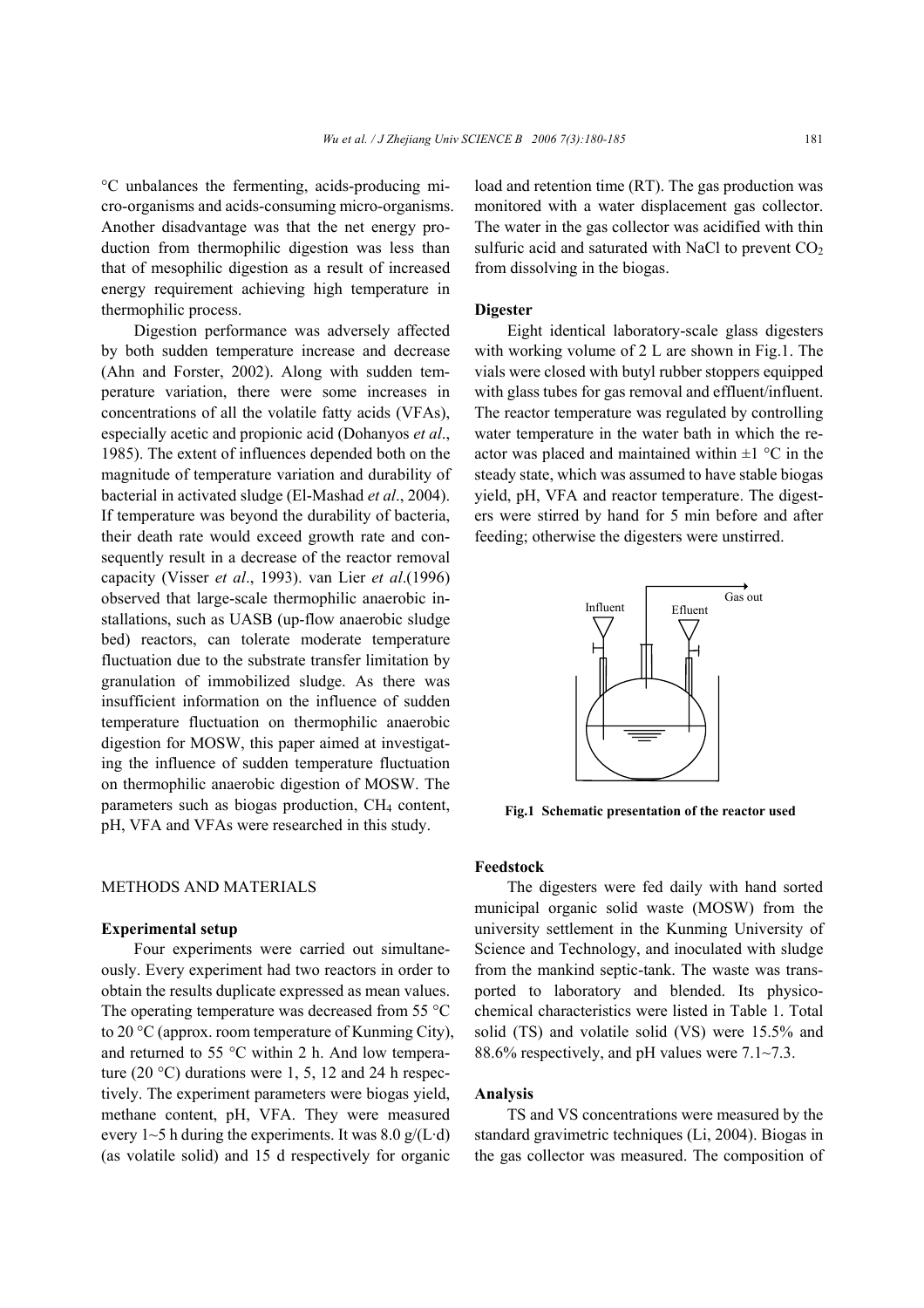biogas was measured by 1904 gas analysis instrument and gas chromatography equipped with a thermal conductivity detector (TCD) and a stainless-steel column. N<sub>2</sub> was used as the carrier gas at flow rate of 90 ml/min. The total VFA was measured by the titration method. The composition of the VFA was analyzed by a gas chromatography equipped with a flame ionization detector (FID) and a glass column.  $N_2$  was carrier gas at flow rate of 40 ml/min.

### RESULTS AND DISCUSSION

#### **Biogas production variation**

Figs.2a~2d show the relative biogas production fluctuation of low temperature duration of 1, 5, 12 and 24 h respectively. The relative biogas production was determined as follows: the production was considered to 100% before the temperature fluctuation, then the biogas production after the temperature fluctuation was proportion to it, defined as:

$$
P_{\rm r} = P_{\rm t}/P_0 \times 100\%,
$$

 $P<sub>r</sub>$ : relative biogas production (%);  $P<sub>t</sub>$ : biogas yield after the temperature fluctuation (ml/g  $VS_{added}$ );  $P_0$ : biogas yield before the temperature fluctuation (ml/g VS<sub>added</sub>).

When the temperatures decreased rapidly (within 2 h) from 55 °C to 20 °C, the relative biogas production almost stopped (Fig.2). Biogas production was restored after the temperature increased. Biogas production resumption time was longer with longer low temperature duration; and increased rapidly, then



**Fig.2 The biogas production fluctuation during (a) 1 h; (b) 5 h; (c) 12 h; (d) 24 h** 

| Table 1 Characteristics of MOSW after pretreatment of digester feed material |  |  |
|------------------------------------------------------------------------------|--|--|
|                                                                              |  |  |

| component         | waste<br>ood | Paper | straw | Inorganic | thers | $\sim$<br>Total |
|-------------------|--------------|-------|-------|-----------|-------|-----------------|
| $w_1\%$<br>ontent | 86.Z         |       |       | <u>.</u>  |       | 100             |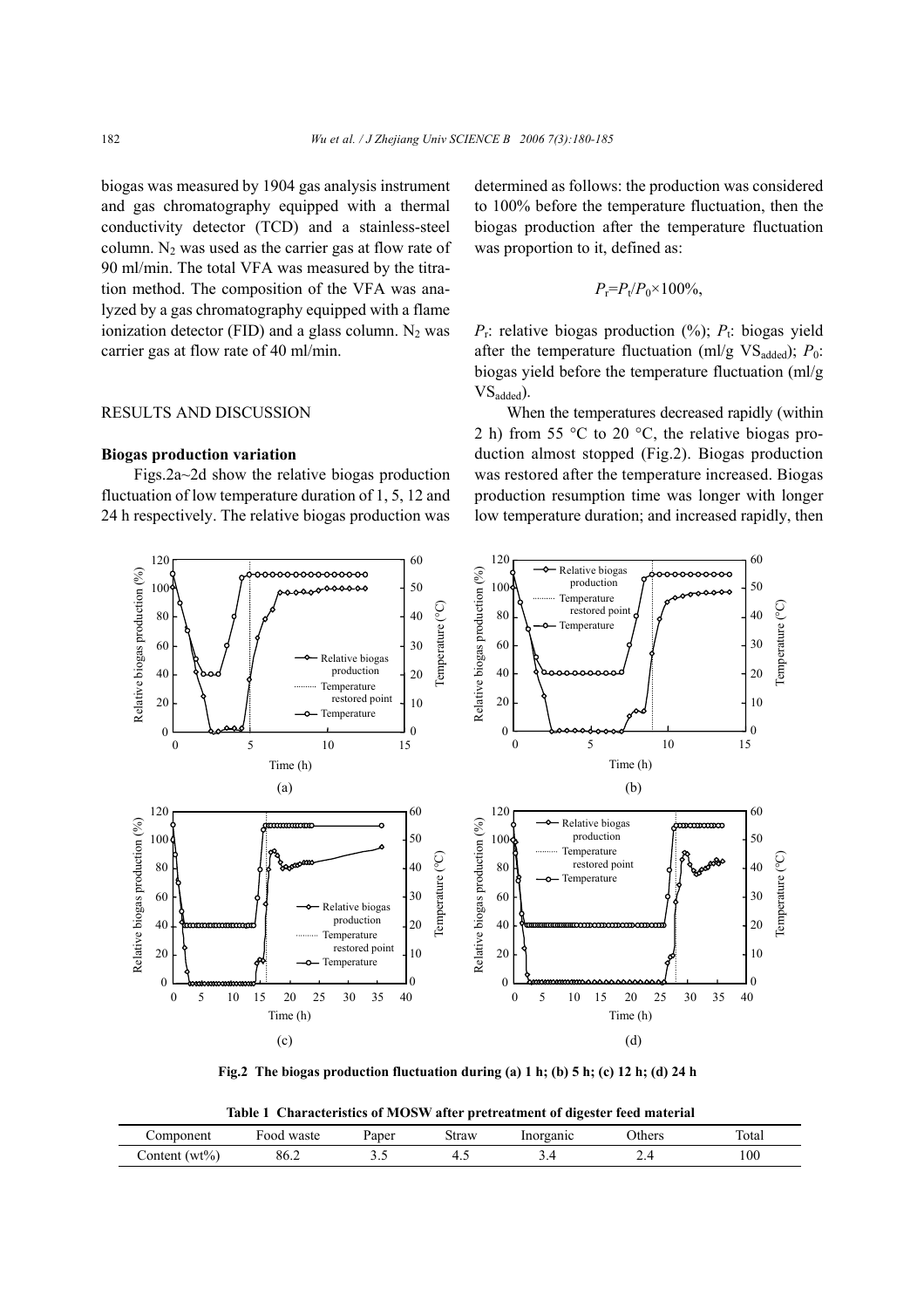decreased slightly when temperature was restored in the low temperature duration of 12 h and 24 h. The main content of biogas at the beginning was  $CO<sub>2</sub>$ instead of CH4, there were two different sources of CO2. One was produced by vaporization of dissolved  $CO<sub>2</sub>$  at low temperature during the temperature increase (Peck *et al*., 1986). Another was presumably due to the rapid fermentation and hydrolysis as the temperature was increased. Vaporization of dissolved  $CO<sub>2</sub>$  was the main source. After temperature was restored, the dissolved  $CO<sub>2</sub>$  decreased, but the methane production lagged the temperature restoration time (Fig.3). The delay time of methane production was 3, 11, 56 and 72 h respectively at low temperature duration of 1, 5, 12 and 24 h, which showed that longer low temperature duration led to more decay of methanogenic bacteria. The delay in recovery was presumably due to the slow degradation of relatively low methane-yielding cellulosic materials. The cellulytic bacteria had responded considerably more slowly to the rapid temperature rise than some other

digester bacteria (Peck *et al*., 1986). As cellulose is non-toxic, the only effect was a delayed return to steady-state condition.

#### **pH values variation**

Fig.4 shows pH values variation during the experiments. Generally, pH was 6.9 to 7.6 in all reactors during low temperature period. These results differed from those reported by Lau and Fang (1997), who showed that when UASB reactor was used to treat wastewater with organic load of 10 g COD/(L·d) and temperature decreased from 55 °C to 37 °C, pH decreased from 6.9~7.3 to 6.3 (Lau and Fang, 1997). The pH values decrease could be attributed to the VFA accumulation (Fig.5) and increase of dissolved  $CO<sub>2</sub>$  at low temperature. The longer the low temperature duration was, the more pH would decrease in the reactor. When the temperature returned to 55 °C and low temperature durations were 12 and 24 h, the pH decreased further due to the further accumulation of VFA. The relatively large resistance against pH



**Fig.3 Methane content fluctuation (a) during 1 h and 5 h; (b) during 12 h and 24 h**



**Fig.4 pH variations in the experiments (a) during 1 h and 5 h; (b) during 12 h and 24 h**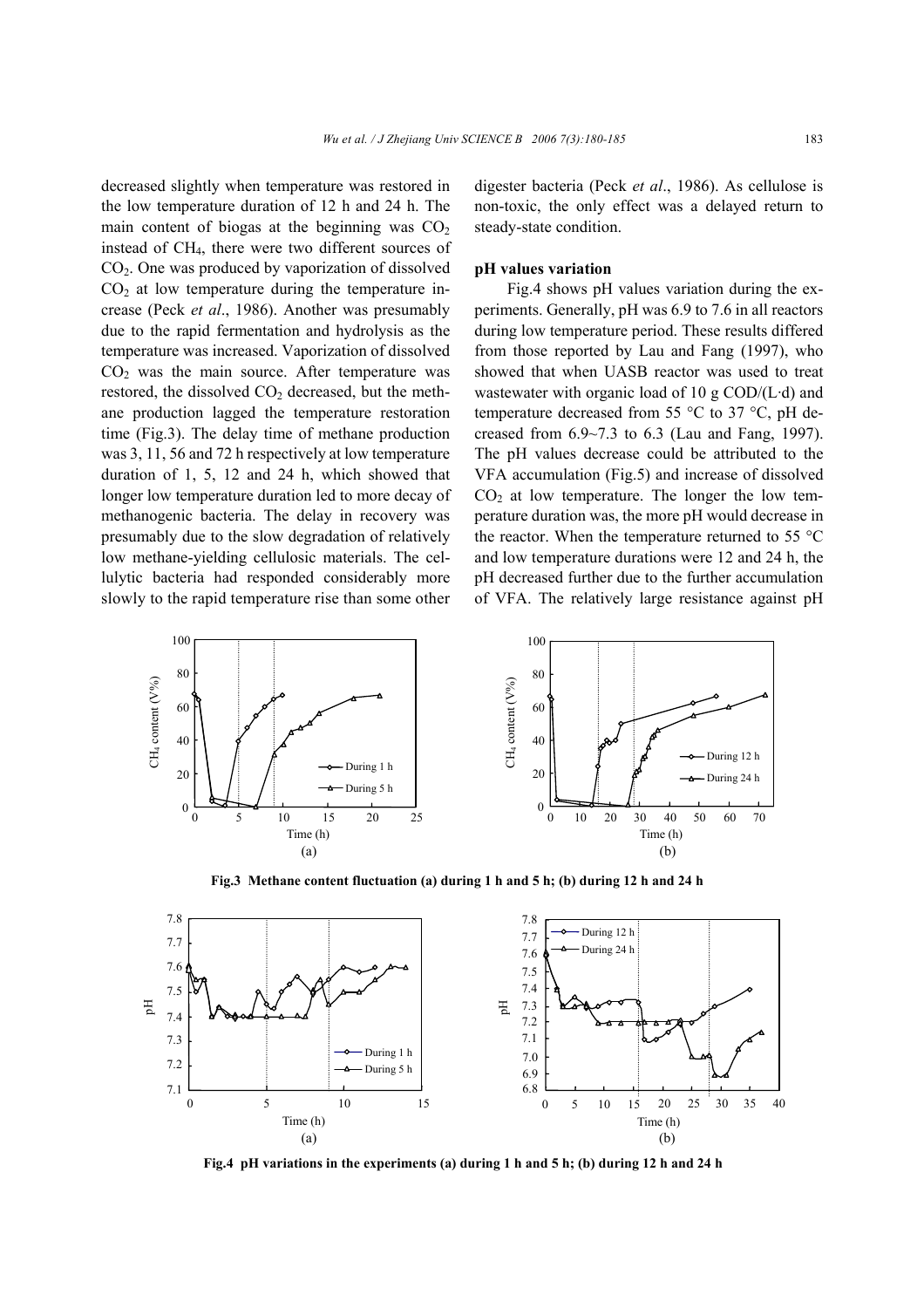

**Fig.5 The total VFA and VFAs fluctuation during (a) 1 h; (b) 5 h; (c) 12 h; (d) 24 h** 

variation was presumably due to the buffering effect caused by  $CO<sub>2</sub>$  vaporization and increasing content of ammonia. The solubility of  $CO<sub>2</sub>$  at 60 °C was approximately half that at 35 °C. Protein was degraded faster in thermophilic anaerobic digestion than in mesophilic conditions which resulted in the increase of ammonia (Speece, 2001). The above conditions provided the alkalinity for the digester. The production of alkalinity by degradation of protein was as follows (Speece, 2001):

# $RCHNH<sub>2</sub>COOH+2H<sub>2</sub>O\rightarrow RCOOH+NH<sub>3</sub>+CO<sub>2</sub>+2H<sub>2</sub>$  $NH<sub>3</sub>+H<sub>2</sub>O+CO<sub>2</sub> \rightarrow NH<sub>4</sub><sup>+</sup>+HCO<sub>3</sub><sup>-</sup>$

## **VFA changes in the experiments**

Fig.5 shows that concentrations of total VFA, acetate and propionate increased immediately as a result of sudden temperature decrease in the thermophilic reactors and led to a transient decrease of pH in the digester (Fig.4). For example, when the temperature had decreased to 20 °C for 1 h, concentrations of total VFA, acetic and propionic acid increased from 600, 400 and 140 mg/L to 4200, 3200 and 900 mg/L respectively. When the low temperature duration was 5, 12 and 24 h respectively, VFA concentrations increased for more than 1 h (Fig.5), which was also partly due to the addition of acids in the feed which were not metabolized due to decrease of metabolic activity at the low temperature for 24 h. However, VFA variation was relative stable in the later period 5, 12 and 24 h of low temperature duration. These results were presumably attributable to the temperature fluctuation which decreased the hydrolysis and fermentation activity. The fact that different volatile fatty acids increased to a different extent suggests that the microorganisms have not all responded in an identical manner to the sudden temperature fluctuation, and that there was an unbalance of microorganisms in the digester. Another reason was that acids were not removed at the same rate. The propionate and butyrate decreased very slowly (Fig.5) because of the limitation of high concentration of